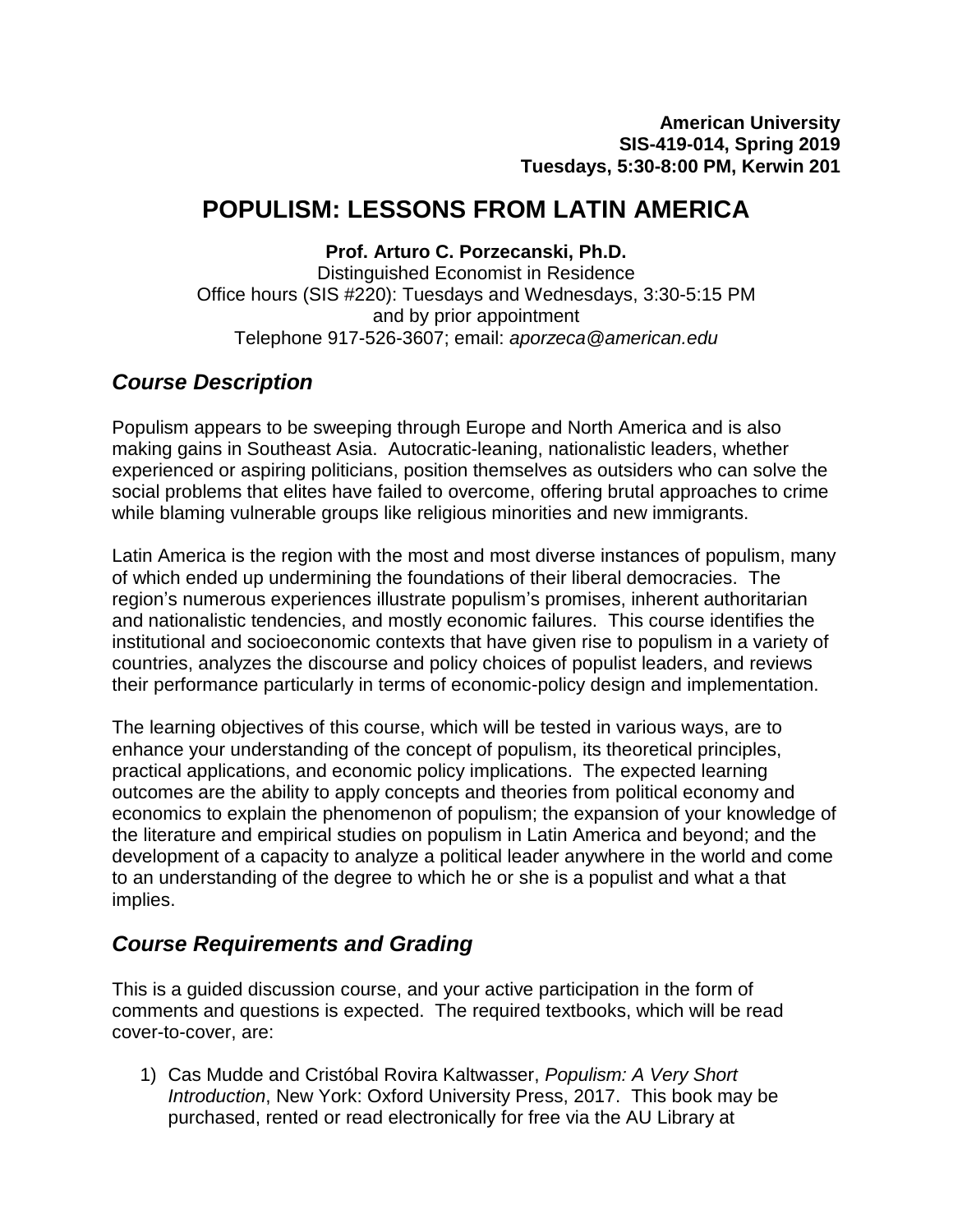[http://www.veryshortintroductions.com/view/10.1093/actrade/9780190234874.00](http://www.veryshortintroductions.com/view/10.1093/actrade/9780190234874.001.0001/actrade-9780190234874) [1.0001/actrade-9780190234874](http://www.veryshortintroductions.com/view/10.1093/actrade/9780190234874.001.0001/actrade-9780190234874) The book's chapters have been downloaded and are in the Blackboard site for this class.

2) Carlos de la Torre and Cynthia J. Arnson, editors, *Latin American Populism in the Twenty-First Century*, Washington DC: Woodrow Wilson/Johns Hopkins University Press, 2013. This book must be purchased or rented.

**The course requirements are, first**, ten weekly multiple-choice quizzes containing a total of one-hundred (100) questions, administered (including timed) via Blackboard and taken on your own – but always ahead of each class, starting with the first class on January 15. Altogether, the quizzes account for 10% of the total class score. The purpose of these quizzes is to encourage you to keep up with the readings, and to help you prepare for class participation and for the exams.

**The second course requirement** involves class attendance and participation, including a presentation of your essay. You are expected to attend all classes, do the required readings, and contribute to class discussions, because they constitute an essential part of the course. Simply showing up and pretending to pay attention, or offering uninformed opinions or wild guesses, does not count as participation. It involves active engagement in each class discussion; demonstrating your thorough reading of the assigned materials; offering opinions based on facts or referenced others; and asking and answering relevant questions. Altogether, class participation accounts for 10% of the total class score.

**The third course requirement** entails three (3) in-class, closed-book, non-cumulative, multiple-choice exams that account for 15%, 15% and 20% of the total class score, respectively (50% in total). The purpose of these objective tests is to measure your understanding and application of the reading materials and class discussion.

**The fourth course requirement** is the delivery of an original, quality essay that meets the specifications detailed further below and is uploaded to Blackboard on or before midnight on Tuesday, April 30. The essay accounts for 30% of the total class score.

The final grade distribution will be curved to reflect the performance of the class. The top-scoring among the class will be eligible for an "A" or "A-" letter grade; those scoring somewhat above, at, or somewhat below the median – most students – will be assigned a grade in the "B+" to "B-" range; and those scoring substantially below the median will receive a final grade in the "C" or lower categories.

## *Important Information for All Students*

**Standards of academic conduct:** All students are governed by American University's Academic Integrity Code (AIC). The AIC details specific violations of ethical conduct that relate to academic integrity. By registering, you have acknowledged your awareness of the AIC, and you are obliged to become familiar with your rights and responsibilities as defined by the code. All of your work (whether oral or written) in this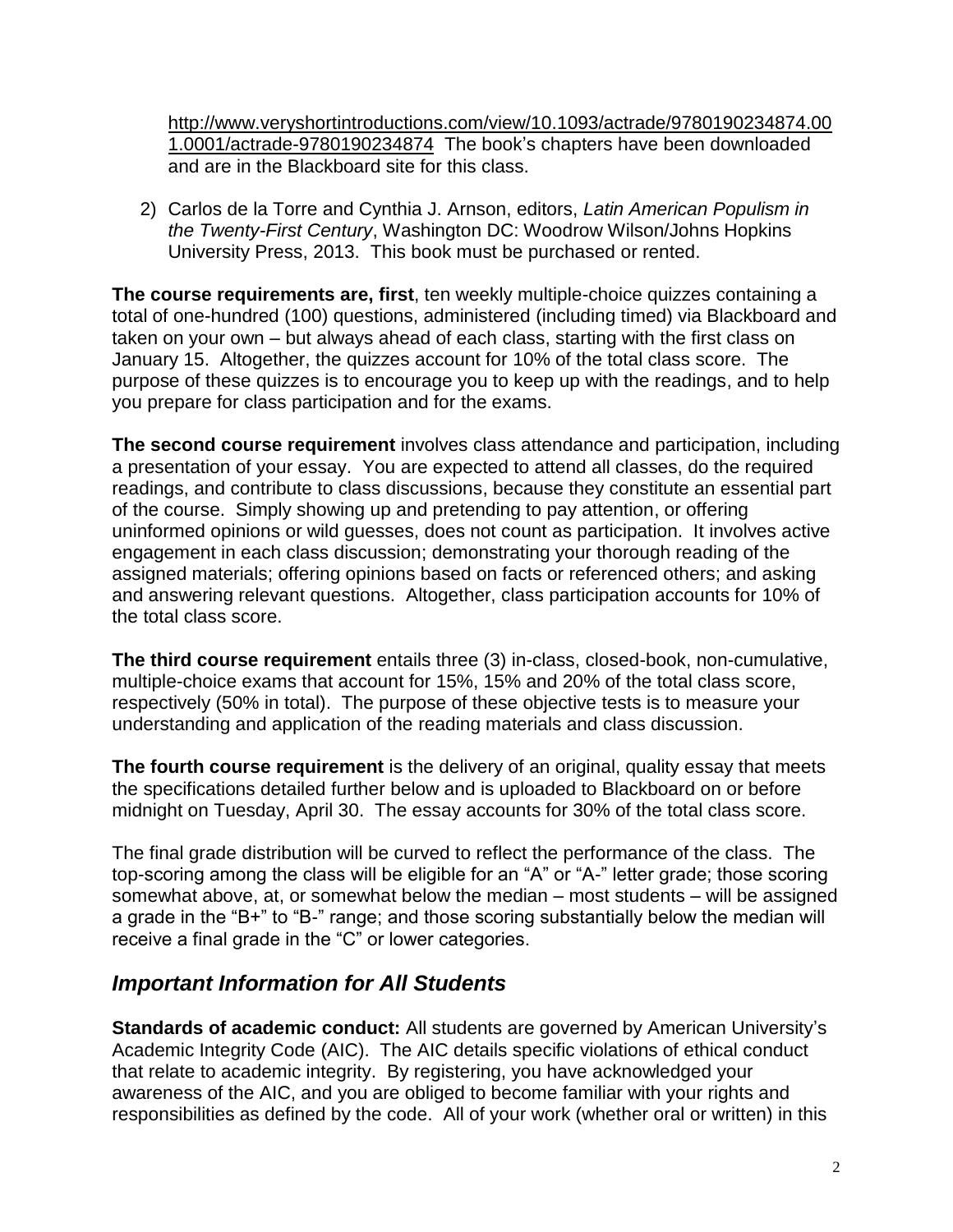class is governed by the provisions of the AIC. Academic violations include but are not limited to: plagiarism, inappropriate collaboration, dishonesty in examinations whether in class or take-home, dishonesty in papers, work done for one course and submitted to another, deliberate falsification of data, interference with other students' work, and copyright violations. The adjudication process and possible penalties are listed in American University's AIC booklet, which is also available on the American University website. Being a member of this academic community entitles each of us to a wide degree of freedom and the pursuit of scholarly interests; with that freedom, however, comes a responsibility to uphold the high ethical standards of scholarly conduct. Details about the AIC can be found on the AU website [\(www.american.edu/academics/integrity\)](http://www.american.edu/academics/integrity).

**Students with disabilities:** If you wish to receive accommodations for a disability, please notify me with a letter from the Academic Support and Access Center. As accommodations are not retroactive, timely notification at the beginning of the semester, if possible, is strongly recommended. To register with a disability or for questions about disability accommodations, contact the Academic Support and Access Center at 202- 885-3360 or [asac@american.edu,](mailto:asac@american.edu) or drop by the ASAC in MGC 243.

**Academic support resources:** All students may take advantage of the Academic Support and Access Center (ASAC, MGC 243) for individual academic skills counseling, workshops, tutoring, peer tutor referrals, and supplemental instruction. Additional academic support resources available at AU include the Bender Library, the Department of Literature's Writing Center (located in the Library), the Math Lab in the Department of Mathematics & Statistics, and the Center for Language Exploration, Acquisition, & Research (CLEAR) in Asbury Hall. A more complete list of campus-wide resources is available in the ASAC.

**In the event of an emergency:** In an emergency, American University will implement a plan for meeting the needs of all members of the university community. Should the university be required to close for a period of time, we are committed to ensuring that all aspects of our educational programs will be delivered to our students. These may include altering and extending the duration of the traditional term schedule to complete essential instruction in the traditional format and/or use of distance instructional methods. Specific strategies will vary from class to class, depending on the format of the course and the timing of the emergency. Faculty will communicate class-specific information to students via AU e-mail and Blackboard, while students must inform their faculty immediately of any absence. Students are responsible for checking their AU email regularly and keeping themselves informed of emergencies. In the event of an emergency, students should refer to the AU Student Portal, the AU Web site [\(www.prepared.american.edu\)](http://www.prepared.american.edu/) and the AU information line at (202) 885-1100 for general university-wide information, as well as contact their faculty and/or respective dean's office for course and school/college-specific information.

**Counseling resources:** The Counseling Center (x3500, MGC 214) offers intake and urgent care services, counseling and consultations regarding personal concerns, selfhelp information, and connections to off-campus mental health resources.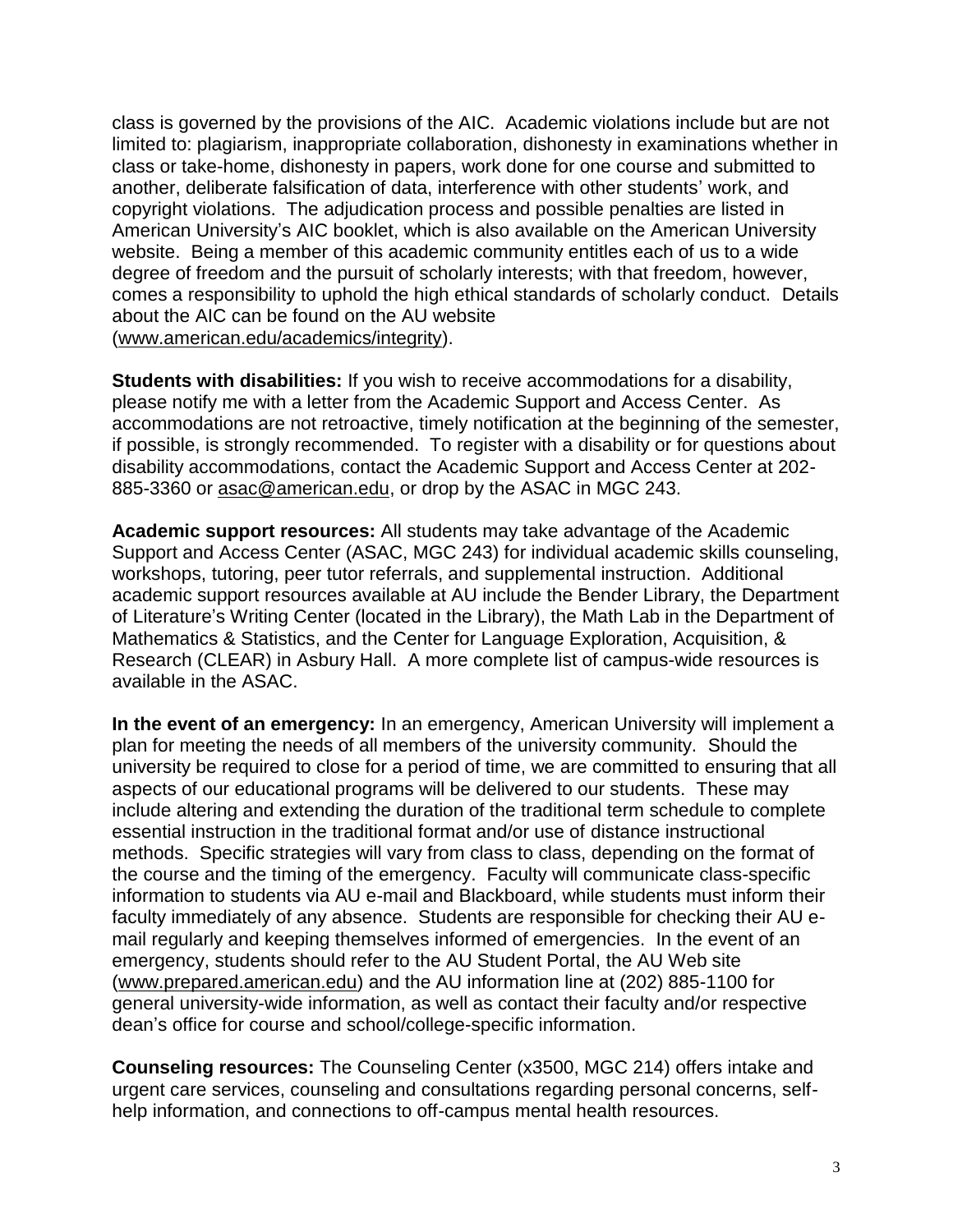**Writing resources:** The Writing Center (x2291, Bender Library, 1st floor) provides writing consultants to assist students with writing projects. Students must call to set up a free appointment. See [www.american.edu/cas/writing/index.cfm](http://www.american.edu/cas/writing/index.cfm)

**Diversity and inclusion resources:** The Center for Diversity and Inclusion (x3651, MGC 201) is dedicated to enhancing LGBTQ, Multicultural, First Generation, and Women's experiences on campus and to "advance AU's commitment to respecting & valuing diversity by serving as a resource and liaison to students, staff, and faculty on issues of equity through education, outreach, and advocacy." See [www.american.edu/ocl/cdi/index.cfm](http://www.american.edu/ocl/cdi/index.cfm)

**Confidential victim resources:** A program of the Health Promotion and Advocacy Center (x3276, Hughes Hall 105), OASIS (the Office of Advocacy Services for Interpersonal and Sexual Violence) provides free and confidential victim advocacy services for American University students who are impacted by all forms of sexual violence (e.g. sexual assault, rape, dating or domestic violence, sexual harassment, or stalking) – either directly or indirectly. To schedule an advocacy meeting with one of AU's confidential victim advocates, visit their You Can Book Me page at auhpac.youcanbook.me

## *Schedule*

**Week #1: January 15: What is Populism; Populism Around the World** *Required reading and quiz:* Mudde and Rovira Kaltwasser, chapters 1 and 2.

**Week #2: January 22: Populism & Mobilization; the Populist Leader** *Required reading and quiz:* Mudde and Rovira Kaltwasser, chapters 3 and 4.

**Week #3: January 29: Populism & Democracy; Causes & Responses**

*Required reading and quiz:* Mudde and Rovira Kaltwasser, chapters 5 and 6.

## **Week #4: February 5: Economics & Political Economy of Latin American Populism**

*Required reading and quiz:* Dornbusch and Edwards; Kaufman and Stallings; Cardoso and Helwege.

**Week #5: February 12: Test #1 covering Week #1-4 readings; afterwards: Economic Drivers of Populism; Is Populism Necessarily Bad Economics?** *Required reading:* Guriev; Rodrik.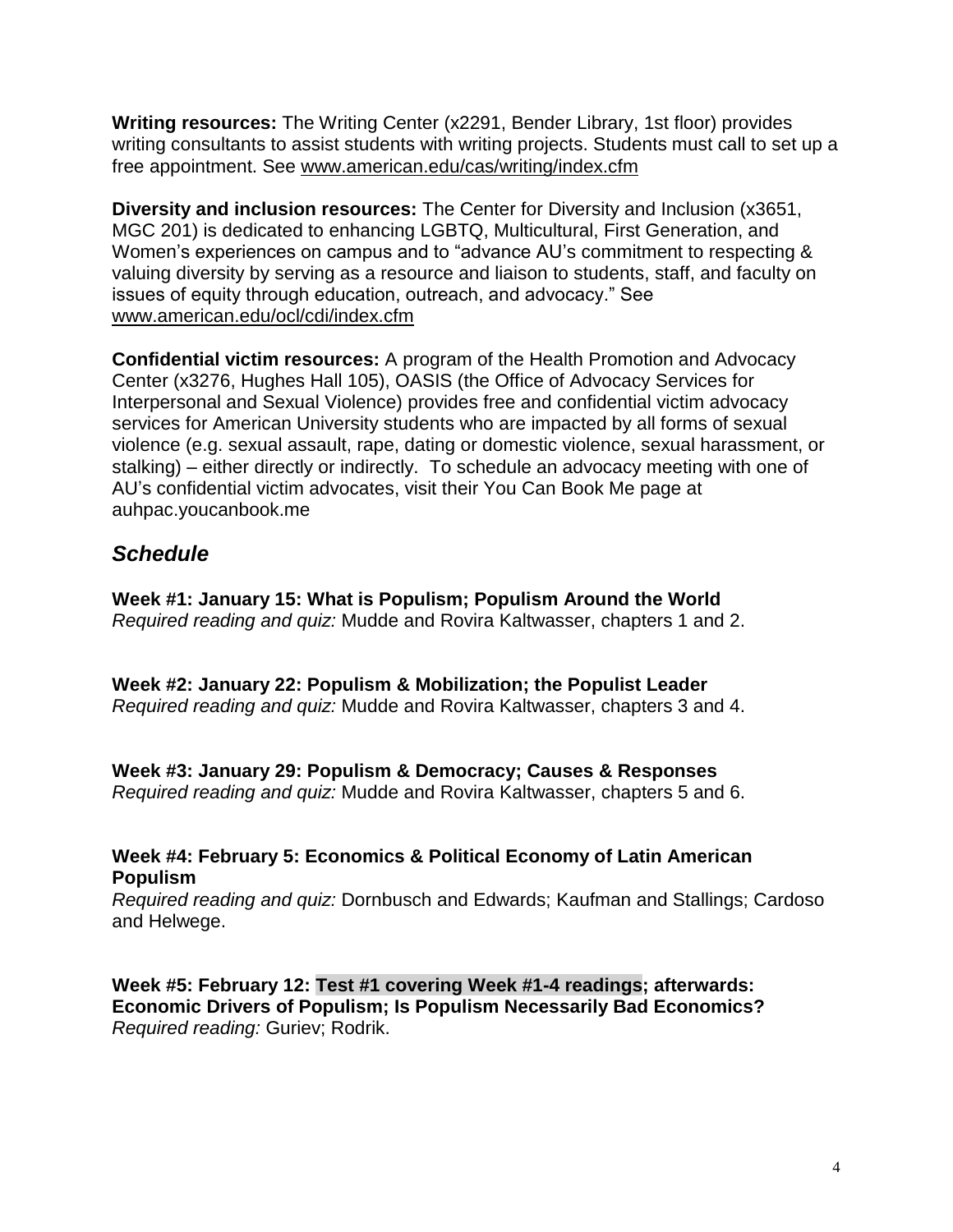## **Week #6: February 19: Evolution of Latin American Populism & Debates Over Its Meaning; Parties and Populism in Latin America**

*Required reading and quiz:* de la Torre and Arnson, chapters 1 and 2.

## **Week #7: February 26: Populism in Democratic Times; What Do We Mean by Populism?**

*Required reading and quiz:* de la Torre and Arnson, chapters 3 and 4.

### **Week #8: March 5: Populism & Social Policy in Latin America; afterwards: Test #2 covering Week #5-8 readings**

*Required reading:* de la Torre and Arnson, chapter 5.

## **March 12: No Class: Spring Break**

#### **Week #9: March 19: Populism in Argentina and Brazil** *Required reading and quiz:* de la Torre and Arnson, chapters 6 and 7.

#### **Week #10: March 26: Populism in Peru and Venezuela**

*Required reading and quiz:* de la Torre and Arnson, chapters 8 and 9.

### **Week #11: April 2: Populism in Bolivia and Ecuador**

*Required reading and quiz:* de la Torre and Arnson, chapters 10 and 11.

## **Week #12: April 9: Populism in Colombia; Future of Populism in Latin America**

*Required reading and quiz:* de la Torre and Arnson, chapters 12 and 13.

#### **Week #13: April 16: Presentations, Part 1**

Students from the 1<sup>st</sup> half of the class (in alphabetical order of last names) will have up to 15 minutes each to present the main messages of their final essays.

### **Week #14: April 23: Presentations, Part 2**

Students from the 2<sup>nd</sup> half of the class (in alphabetical order of last names) will have up to 15 minutes each to present the main messages of their final essays.

### **April 30: Essay due before midnight, submitted via Blackboard.**

### **May 7: Test #3 covering Week #9-12 readings.**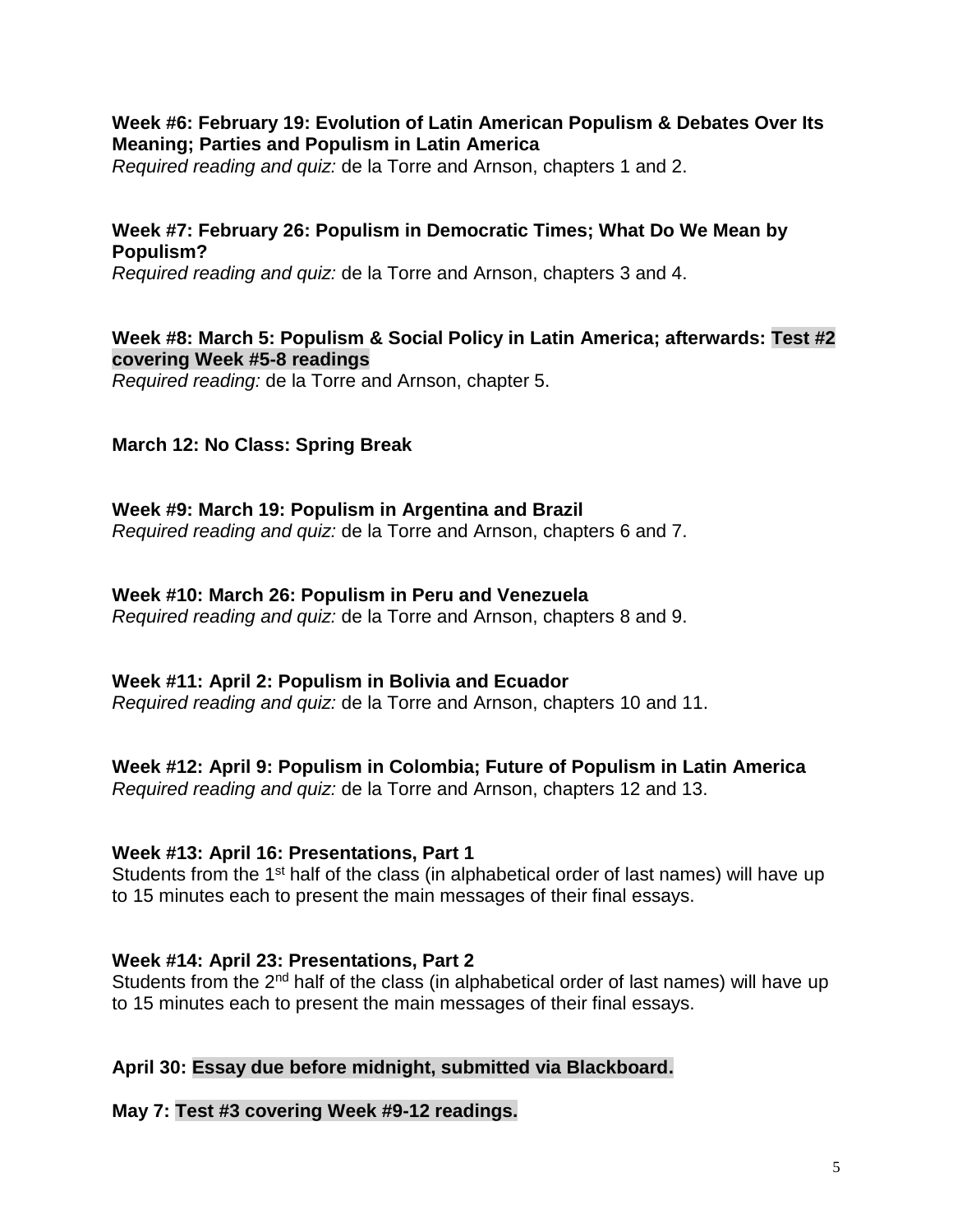## *Instructions for the essay assignment*

Your paper cannot be longer than 2,000 words, excluding the bibliography and any footnotes, which may be as long as you wish. It must demonstrate the application of concepts learned in class and *should cite the relevant books and articles listed in this syllabus*, as well as the ones I found and posted on Blackboard, plus at least 5 book or academic-journal sources that you will find and cite on your own. You are welcome to find and cite also relevant articles or other materials from newspapers or magazines (e.g., *Foreign Affairs* and *Foreign Policy*), but they do not count toward the minimum of 5 book or academic-journal sources.

You must work on this essay all by yourself. All facts, opinions, quotations, and paraphrasing of material that is not your own must be credited to the original source, by way of an in-line citation to a source appearing in your bibliography *and to a specific page number*, in order to avoid even the appearance of plagiarism. For example:

Very little is known about how personal experiences during his teenage years shaped the ideological orientation of Hugo Chávez once he became an adult (Smith 2010, 22).

The complete citations should be included in a bibliography at the end, where they are to be listed in alphabetical order by the last name of the author, followed by the year, title, publisher, volume/month/day, and URL, if available. For example:

Banana, Arthur (2012), "All You Wanted to Know About Populism but Were Afraid to Ask," Journal of Populism Studies, Vol. 12, No. 3, 198-217.

Gutiérrez, John (2016), "Hugo Chávez in Historical Context," in Harvard Working Papers No. 54, December, 8-12, *<http://www.harvard.edu/publ/bppdf/bispap54a.pdf>*.

Smith, Federico (2014), Populism in Venezuela (Cambridge, MA: MIT Press).

Footnotes should be used when you wish to expand on a minor point made in the text, and they should be numbered consecutively. For example:

<sup>12</sup> For additional examples of how official statistical information was misrepresented during the Chávez administration, see Banana 2012, 48-53.

As mentioned previously, violations of the AIC will not be treated lightly, and disciplinary actions will be taken should violations occur. Also, let me know if you become aware of any violations of the AIC by other students.

*Please observe the following conventions:*

(a) use Word software and activate its language (English U.S.) and spell-check features;

(b) specify single-line spacing and insert page numbering;